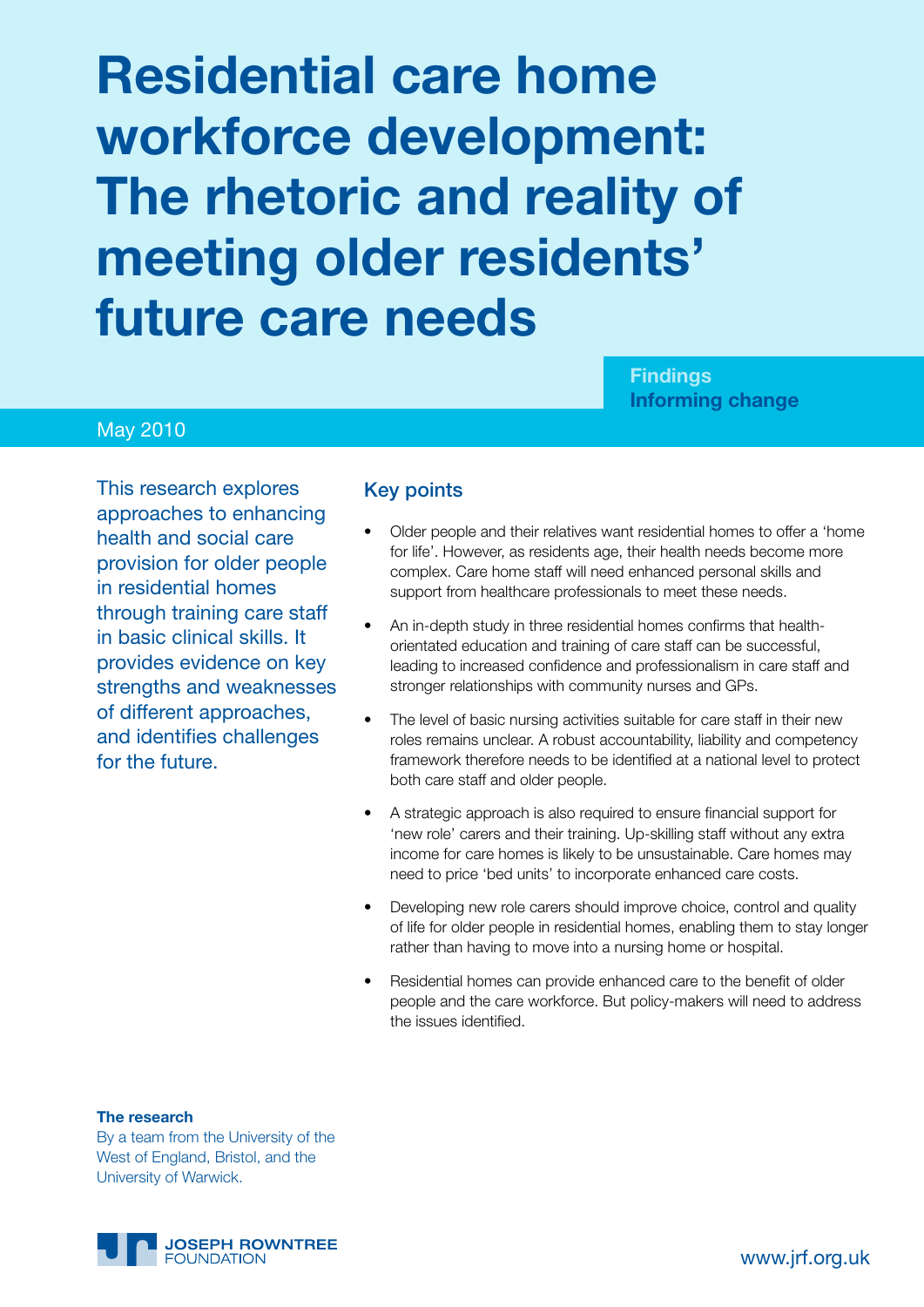## **Background**

The care home sector is an important provider of services for older people no longer able to remain in their own homes. In England, over 18,000 care homes currently provide places for more than 453,000 clients. Six out of ten places are in residential homes, the remainder in nursing homes.

Older people and their relatives want residential homes to provide care for life and to maximise residents' quality of life. Staff in care homes would like to meet this desire, while policy-makers also wish to prevent unnecessary admissions to hospitals or transfers to nursing homes.

However, residential homes have traditionally catered for less dependent clients than nursing homes. Typically, they are staffed by social, as opposed to health care, personnel. As residents age, their health needs inevitably increase, leading to considerable overlap in the nursing care needs and dependency of residents in the two types of home. This situation is likely to become more widespread as people live longer.

If nursing home places do not expand sufficiently, residential homes will need to provide enhanced care to their clients. This means social care staff will have to develop basic clinical skills. As the distinction between residential and nursing home clients blurs, a continuum of care provision may be required in residential homes.

#### Study sites

Three types of residential home were included in the study: private, voluntary and local authority. Out of every ten residential homes in England, seven are independently owned, two are voluntary and one is local authority owned.

**Site 1** – A 34-bed voluntary sector home in which new role carers were trained in basic nursing activities through an in-house health skills award, and given ad hoc support by a community nurse. This flexible skill mix innovation was initiated by a champion in the parent organisation (external to the home).

**Site 2** – A 47-bed privately owned home in which the home manager identified ad hoc health-related courses for care staff to meet emerging resident needs. The objective was to provide high quality care, allowing residents to remain in the home long-term with routine community nurse support. This innovation was initiated by an internal champion, the care home manager.

**Site 3** – A 40-bed local authority owned home with dedicated in-reach nursing team support provided round-the-clock. Care home staff were trained in selected nursing activities. The main aim was to prevent unnecessary hospital admissions. This innovation was initiated by an external local authority / Primary Care Trust partnership.

In sites 1 and 3, special permission was granted by national regulators for care staff to engage in nursing activities in the home. In site 2, where clinical skills training per se was not provided, no flexibility in registration was required.

A comparator nursing home was used to benchmark activities. This home had 32 permanent residents and was part of a large independent sector provider.

### Overlapping care needs and staff skill-mix

I think the level of needs of people in the homes is going up, so clearly we need the staff to go up too. (Local Authority Community Resource Manager)

The care needs of older people were measured in all four homes, expressed as a percentage of the care required by an 'average nursing home resident'. For the residential homes this figure ranged between 58 per cent and 65 per cent, compared to 85 per cent for the nursing home. Residents were also assessed in terms of the Funded Nurse Contribution to Care (FNCC) indicating need for nursing care. In the three residential homes, between one in four (site 1) and one in two (site 2) residents fell into High or Medium FNCC bands.

Although care staff time available per resident per week was similar in the three residential homes to that reported for the nursing home, the skill-mix differed. In the nursing home, one in four in-house staff had a nursing (RGN) qualification, but no staff had a Level 3 National Vocational Qualification (NVQ) or higher qualification. In residential homes, the percentage of care staff with a Level 3 NVQ or above ranged from 24 to 55 per cent.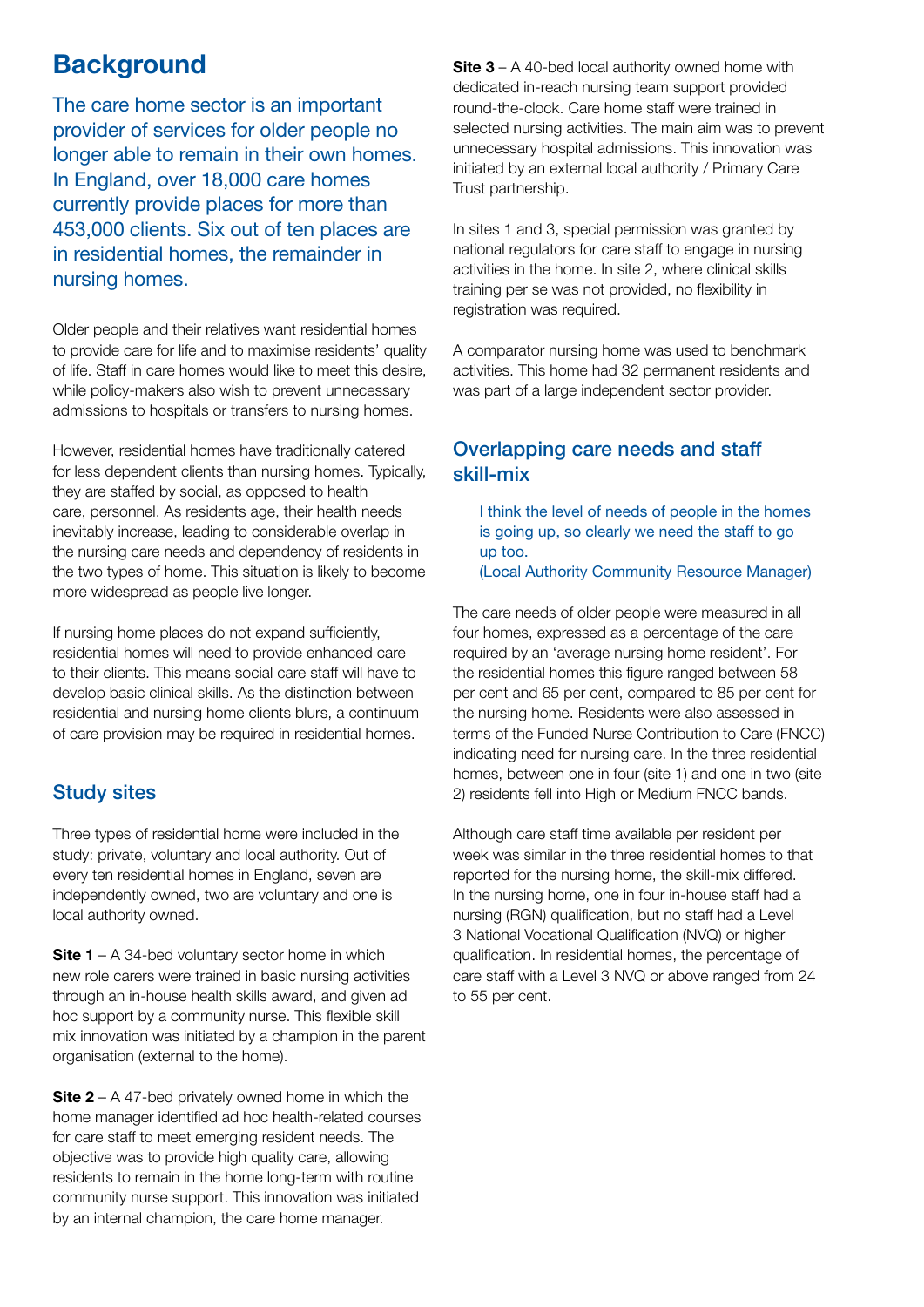#### Providing residents with a 'home for life'

This is their home and they should stay put if they wish. (Residential Home Manager)

Evidence from interviews and focus groups confirmed the desire of care staff to meet their residents' wishes for a 'home for life'. However, this was not always easy to achieve. Care home managers all identified a shortfall in funding once a resident's needs increased.

If the added cost of staff time required could not be met by the resident or absorbed by the home, this cost was shifted to the health service through hospital admission or transfer to a nursing home. Stakeholders considered this undermined the rights of older residents, limiting quality of end-of-life care and perpetuating the differentiation between health and social care, rather than supporting integration. The philosophy of person-centred care for older people appeared to be challenged by a climate of ageism among community and hospital healthcare staff.

#### The reality of training the residential home workforce

We have just got to learn to work together a bit more….trained nurses and district nurses are taking on a different role and they are trying to teach us. It is just as difficult for them as it is for us. (Senior Carer Level 3 NVQ)

In all three sites, care staff were successfully up-skilled in personal social care through Level 3 NVQ courses. Clinical skills development was supported by formal learning with the practice element provided by a clinical award course with in-house nurse assessors in sites 1 and 3, and through the community nurse's delegation and informal supervision in site 2.

Once trained, residential care staff were able to carry out basic clinical tasks such as monitoring and minor dressings – usually in response to the needs of a specific resident.

Findings demonstrate a need to establish more clinical relevance in Level 3 NVQ course content. A standardised quality control system would ensure more universal confidence in, and currency for, this qualification. Rolling out clinical up-skilling will require time for care staff to gain confidence in their new roles and for working relationships with community nurses and GPs to adjust.

#### Workforce development

It's finding the boundaries as to what carers could do, and the accountability bit, and I want something a bit more defined before we go ahead with that, so we know that we're doing it right and we're not exposed to any kind of comebacks. (Residential Home Manager)

The research findings support the view that good basic health/nursing care can be delivered in a residential home with outreach to community nurses, provided there is a sound practice-driven relationship, and that care staff know when to seek nurse-led support. However, those responsible for development of the new role carer workforce should recognise that, without incentives and recognition for the delivery of improved health and social care, these roles will become difficult to sustain beyond a 'honeymoon' period.

Crucial to the development of the new carer workforce is the issue of professionalisation. This should include carer registration and recognised formal qualifications. A robust accountability and liability framework is also needed to protect both new role carers and older people. Unions could play a part in developing supportive structures for staff. There is also a need for national agreement on appropriate competencies and the nursing activities suitable to new role carers.

#### Elements of success

Although no single approach was identified as ideal, certain factors are important for successful and sustainable change:

- Leadership by care home managers and support from external stakeholders.
- Integrated health and social care approaches.
- Adequate staffing levels to permit acquisition of health skills without diminishing staff time for social care.
- Provision of structured community nursing and medical input.
- Shared vision and commitment amongst care home staff.
- Pay incentives for staff to undertake Level 3 NVQ and clinical skills awards.
- Access to NHS community nursing staff as teaching/learning support.
- Development of a 'learning organisation' culture in the care home.
- Financial incentives for care homes to provide specific enhanced care.
- • Quality of resident and relative experience placed at the heart of change.